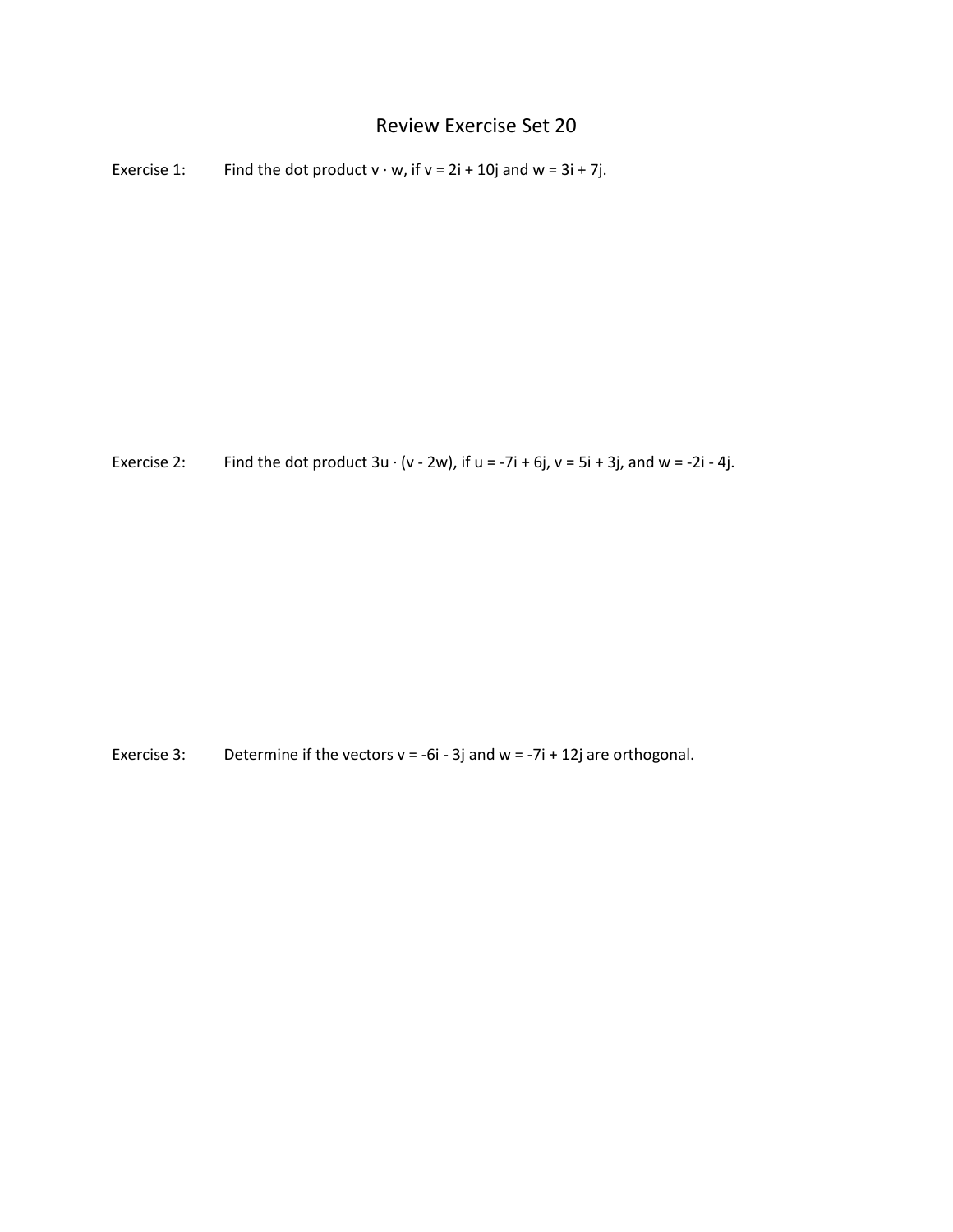Exercise 4: Let v = 8i + 5j and w = -2i + 4j. Decompose v into its vector components  $v_1$  and  $v_2$ , where  $v_1$  is parallel to w and  $v_2$  is orthogonal to w.

Exercise 5: A farmer is plowing a field with a mule pulling a plow. How much work is the mule doing pulling the plow the length of a field that is 275 feet long, if it is pulling the plow with a constant force of 240 lb and the straps make an angle of 28° to with the horizontal?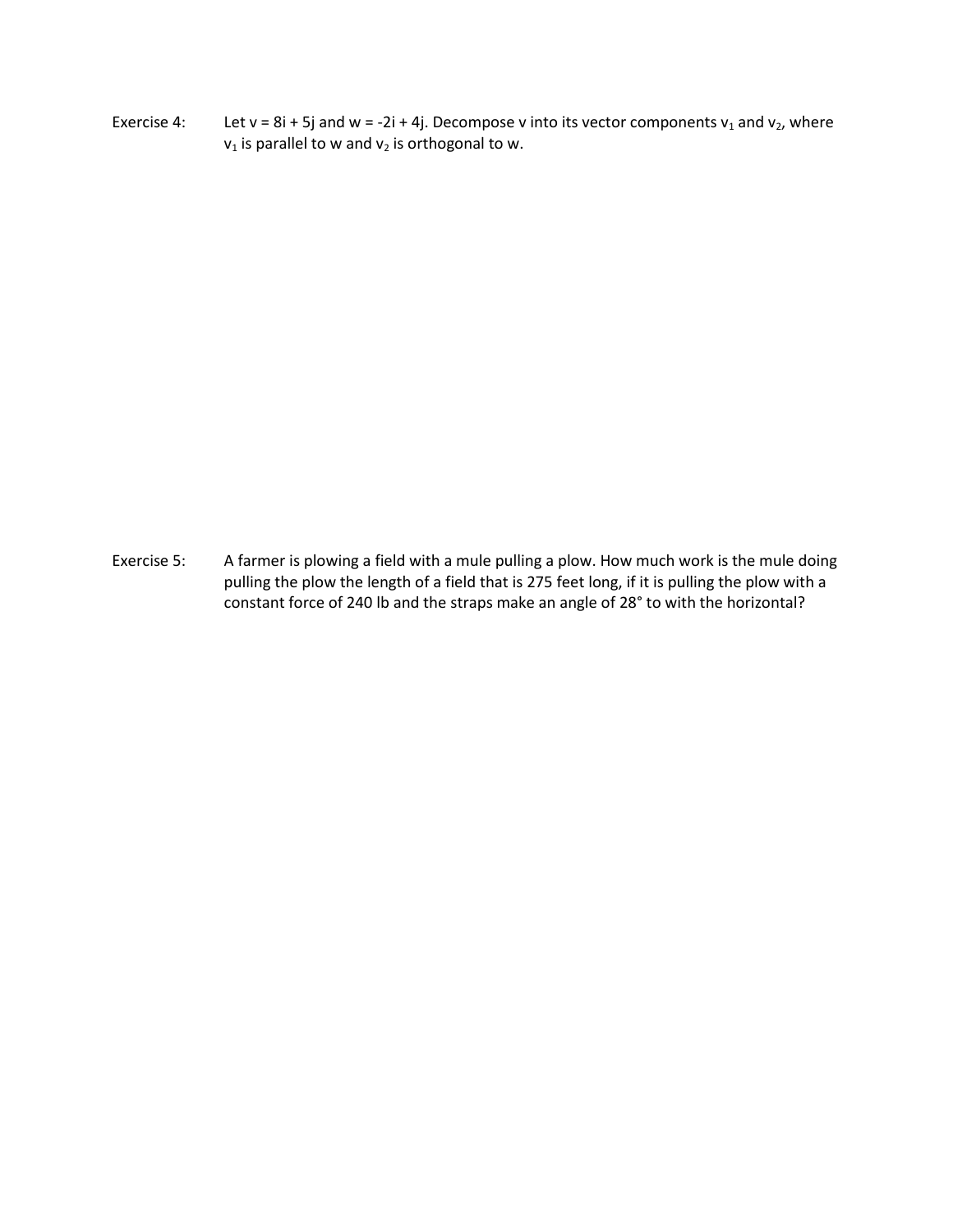## Review Exercise Set 20 Answer Key

Exercise 1: Find the dot product  $v \cdot w$ , if  $v = 2i + 10j$  and  $w = 3i + 7j$ .

 $v \cdot w = a_1 a_2 + b_1 b_2$  $v \cdot w = (2)(3) + (10)(7)$  $v \cdot w = 6 + 70$  $v \cdot w = 76$ 

Exercise 2: Find the dot product  $3u \cdot (v - 2w)$ , if  $u = -7i + 6j$ ,  $v = 5i + 3j$ , and  $w = -2i - 4j$ .

Find 3*u*

$$
3u = 3(-7i + 6j)
$$
  
\n
$$
3u = 3(-7i) + 3(6j)
$$
  
\n
$$
3u = -21i + 18j
$$

Find 2*w*

$$
2w = 2(-2i - 4j)
$$
  
2w = 2(-2i) + 2(-4j)  
2w = -4i - 8j

Find *v* - 2*w*

*v* - 2**w** = (5*i* + 3*j*) - (-4*i* - 8*j*) *v* - 2**w** = (5*i* + 3*j*) + (4*i* + 8*j*) *v* - 2**w** = (5 + 4)*i* + (3 + 8)*j v* - 2**w** = 9*i* + 11*j*

Find 3*u ·* **(***v* - 2*w***)**

3**u** = -21*i* + 18*j* and *v* - 2**w** = 9*i* + 11*j*  $3u \cdot (v - 2w) = a_1a_2 + b_1b_2$  $3u \cdot (v - 2w) = (-21)(9) + (18)(11)$  $3u \cdot (v - 2w) = -189 + 198$  $3u \cdot (v - 2w) = 9$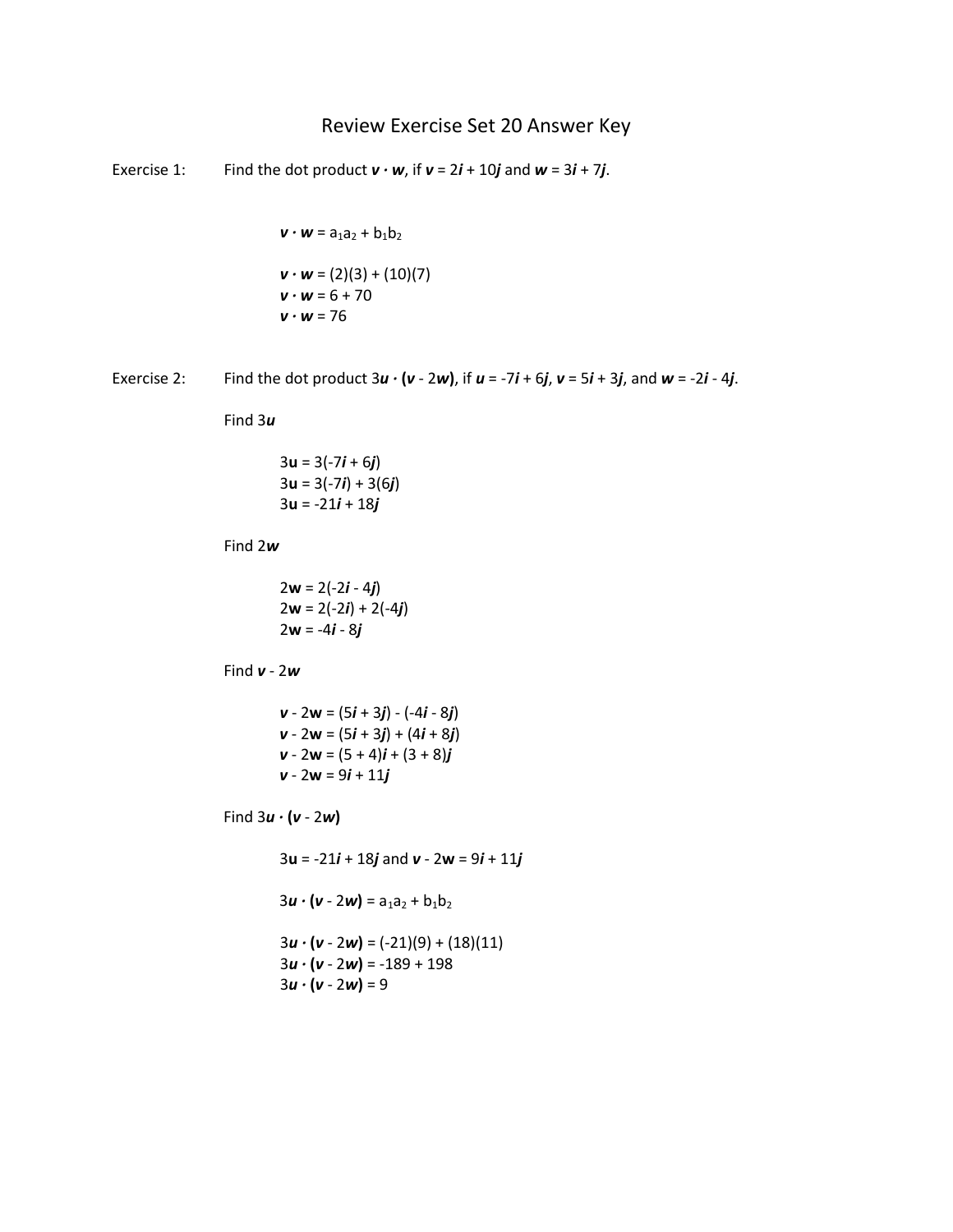Exercise 3: Determine if the vectors *v* = -6*i* - 3*j* and *w* = -7*i* + 12*j* are orthogonal.

$$
\mathbf{v} \cdot \mathbf{w} = a_1 a_2 + b_1 b_2
$$
  

$$
\mathbf{v} \cdot \mathbf{w} = (-6)(-7) + (-3)(12)
$$
  

$$
\mathbf{v} \cdot \mathbf{w} = 42 - 36
$$
  

$$
\mathbf{v} \cdot \mathbf{w} = 6
$$

Since the dot product does not equal zero, these vectors are not orthogonal.

Exercise 4: Let  $v = 8i + 5j$  and  $w = -2i + 4j$ . Decompose *v* into its vector components  $v_1$  and  $v_2$ , where  $v_1$  is parallel to *w* and  $v_2$  is orthogonal to *w*. Use the dot product of  $v_1$  and  $v_2$  to check your answer.

Find the magnitude of *w*

$$
|w|| = \sqrt{a^2 + b^2}
$$
  
=  $\sqrt{(-2)^2 + (4)^2}$   
=  $\sqrt{4 + 16}$   
=  $\sqrt{20}$ 

Find the dot product of *v* and *w*

$$
\mathbf{v} \cdot \mathbf{w} = a_1 a_2 + b_1 b_2
$$
  

$$
\mathbf{v} \cdot \mathbf{w} = (8)(-2) + (5)(4)
$$
  

$$
\mathbf{v} \cdot \mathbf{w} = -16 + 20
$$
  

$$
\mathbf{v} \cdot \mathbf{w} = 4
$$

Find  $v_1$ 

$$
v_1 = \frac{v \cdot w}{\|w\|^2} w
$$
  
=  $\frac{4}{\|\sqrt{20}\|^2} (-2i + 4j)$   
=  $\frac{4}{20} (-2i + 4j)$   
=  $\frac{1}{5} (-2i + 4j)$   
=  $-\frac{2}{5}i + \frac{4}{5}j$